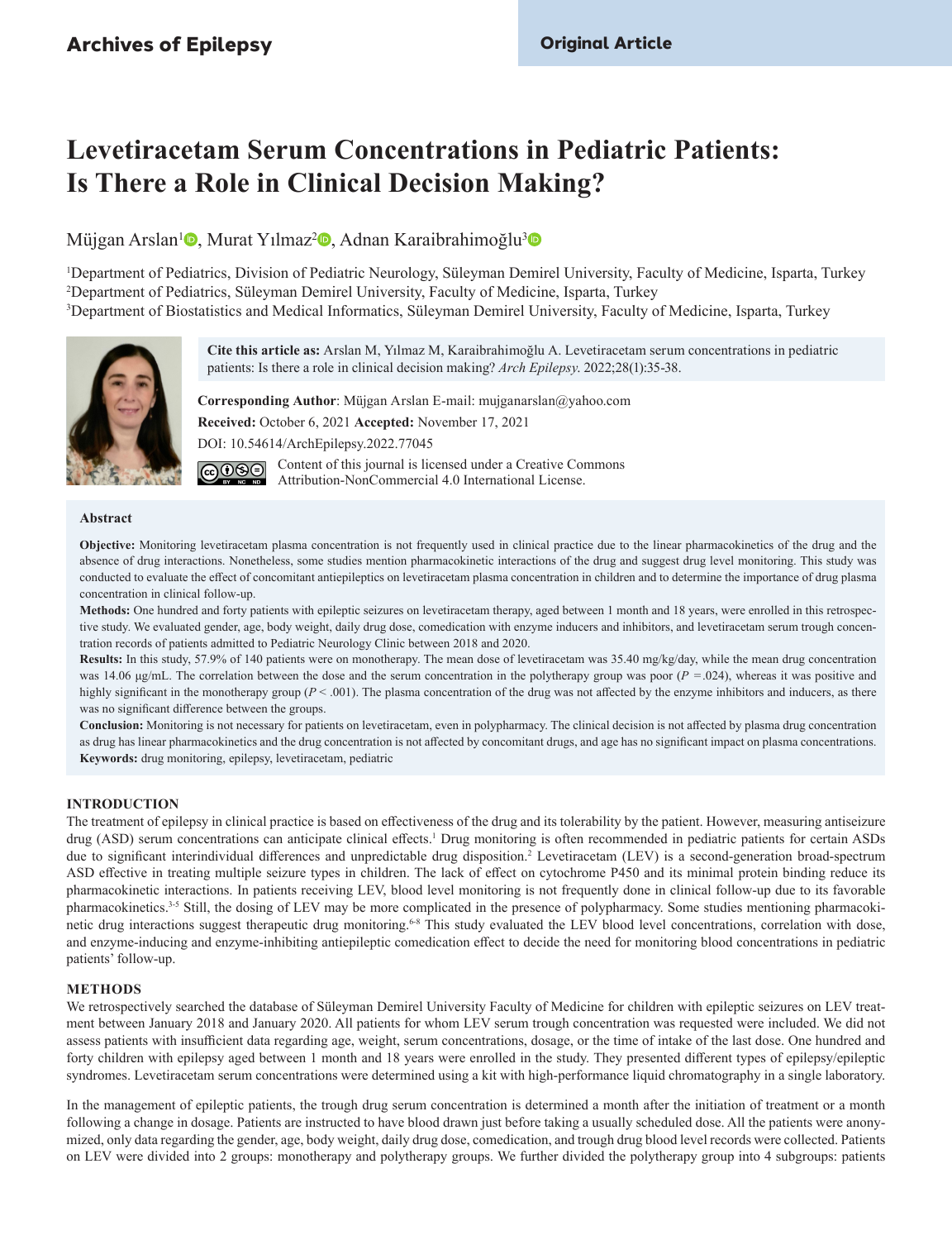on enzyme inducers, enzyme inhibitors, enzyme inducers+inhibitors, and those on neutral drugs, and evaluated the realtionship between dose and plasma concentration in these groups. The institutional Süleyman Demirel University Faculty of Medicine Ethics Committee approved this retrospective study (Date: May 22, 2020, Decision no: 159).

## **Statistical Analysis**

Descriptive statistics were presented as frequency (percentage) for categorical variables and as mean  $\pm$  SD (median, min, max where necessary) for numerical variables. The chi-squared test with Monte Carlo exact method was used to determine the relationship between the categorical variables. Mann–Whitney *U* test was used to compare drug groups since the distribution of the continuous variables was not normal by the Shapiro–Wilk test. Spearman's Rho correlation coefficients were calculated to determine the correlation between the dose and the drug's serum level. The associations were presented as scatter plots. A value of  $P < 0.05$  was considered a statistically significant result for 5% type I error in all analyses. The analysis was carried out using Statistical Package for the Social Sciences software 20.0 (IBM Inc, Chicago, Ill, USA) software.

#### **Power Analysis**

The priori power analysis was performed using GPower 9.1.2 software. The effect size was calculated as 0.58 using the dose level of LEV in a pilot study. Using a 1-tailed *t*-test for the Mann–Whitney *U* test for independent samples, the resulting sample size was 54 and 76 for each group (total 130). Therefore, we considered the power as 0.80, the error as 5%, and the allocation ratio as 1.5.

#### **RESULTS**

This study included 140 epilepsy patients aged between 1 month and 18 years and 53.6% of the patients were girls, and the mean age was  $9.45 \pm 4.91$  years. The number of patients on monotherapy was 81 (57.9%) and the others were on polytherapy. The most commonly used concomitant drugs were valproate, clobazam, and carbamazepine. We found that the mean dose of LEV was  $35.40 \pm 16.53$  (10.2-77.0) mg/kg/day, while the mean drug level in blood was  $14.06 \pm 11.14$  (0.1-55.3) μg/mL. A significant and positive correlation was found between the drug dose and the drug level in the blood  $(R=0.484; P < .001)$ (Table 1).

We compared the correlation of the dose and the serum level of the drug in the monotherapy and polytherapy groups. The patients' age and gender did not differ significantly between monotherapy and polytherapy. We found the drug dose to be considerably higher in the patients with comedication  $(P = .001)$ . The mean dose was calculated as  $31.51 \pm 15.62$  mg/kg/day in the monotherapy group, while it was  $40.76 \pm 16.38$  mg/kg/day in the polytherapy group. The serum level was higher in the polytherapy group ( $18.08 \pm 12.01$  µg/mL), but the difference was not significant ( $P = .485$ ). The correlation value between the daily dose and the serum level in the patients with comedication was poorly significant  $(R=0.293; P=.024)$ , whereas the correlation between the dose and serum level in the monotherapy group was positive and highly significant  $(R=0.619; P < .001)$  (Table 2).

We compared LEV plasma level and LEV dose values according to age groups. The drug dose differed significantly among age groups  $(P < .001)$ . The dose was relatively high in patients aged 0-1 year and moderate in the 7-12 age group. We observed that the dose decreased significantly as the age increased (>12 years old). Serum drug levels did not differ significantly by age group [\(Table 3](#page-2-0)).

Anticonvulsant inducer comedication group included carbamazepine, oxcarbazepine, phenobarbital, or their polytherapy. Inhibitor comedications included valproate only. Neutral drugs were clobazam, lacozamide, lamotrigine, clonazepam, and topiramate.

| <b>Table 1.</b> General Characteristics of the Patients |                   |                   |                   |                     |
|---------------------------------------------------------|-------------------|-------------------|-------------------|---------------------|
| <b>Characteristics</b>                                  | <b>Categories</b> | $n$ (%)           |                   |                     |
| Gender                                                  | Female            | 75(53.6)          |                   |                     |
|                                                         | Male              | 65 (46.4)         |                   |                     |
| Comedication                                            | Polytherapy       | 59 (42.1)         |                   |                     |
|                                                         | Monotherapy       | 81 (57.9)         |                   |                     |
|                                                         |                   | $Mean \pm SD$     | median, min-max   | Correlation, $R(P)$ |
| Age                                                     | year              | $9.45 \pm 4.91$   | $9.5, 1.0 - 18.0$ |                     |
| LEV dose                                                | mg/kg/day         | $35.40 \pm 16.53$ | 31.1, 10.20-77.0  | 0.484 (P < .001)    |
| LEV PC                                                  | $\mu$ g/mL        | $14.06 \pm 11.14$ | 10.29, 0.11-55.31 |                     |
| PC, plasma concentration.                               |                   |                   |                   |                     |

**Table 2.** The Characteristics of the Patients in Monotheray and Polytherapy Groups

|                                                                    | Polytherapy $(n=59)$                  | Monotherapy $(n=81)$                 |         |
|--------------------------------------------------------------------|---------------------------------------|--------------------------------------|---------|
| Comedication                                                       | Mean $\pm$ SD (median, min-max)       |                                      |         |
| Age (year)                                                         | $9.27 \pm 4.60$ (10.0, 1.0-18.0)      | $9.58 \pm 5.14$ (9.0, 1.0-18.0)      | .775    |
| LEV dose $(mg/kg/day)$                                             | $40.76 \pm 16.38$ (40.0, 12.0-70.5)   | $31.51 \pm 15.62$ (27.7, 10.2-77.0)  | $.001*$ |
| LEV PC $(\mu g/mL)$                                                | $18.08 \pm 12.01$ (12.04, 0.53-50.64) | $13.32 \pm 10.46$ (9.32, 0.10-55.31) | .485    |
| Correlation, $R(P)$                                                | $0.293 (P=.024)$                      | 0.619 (P < .001)                     |         |
| Gender, $n$ $\left(\frac{9}{6}\right)$                             |                                       |                                      |         |
| Female                                                             | 33(55.9)                              | 42(51.9)                             | .634    |
| Male                                                               | 26(44.1)                              | 39(48.1)                             |         |
| *Significant at $P < 0.05$ level according to Mann–Whitney U test. |                                       |                                      |         |
| PC, plasma concentration.                                          |                                       |                                      |         |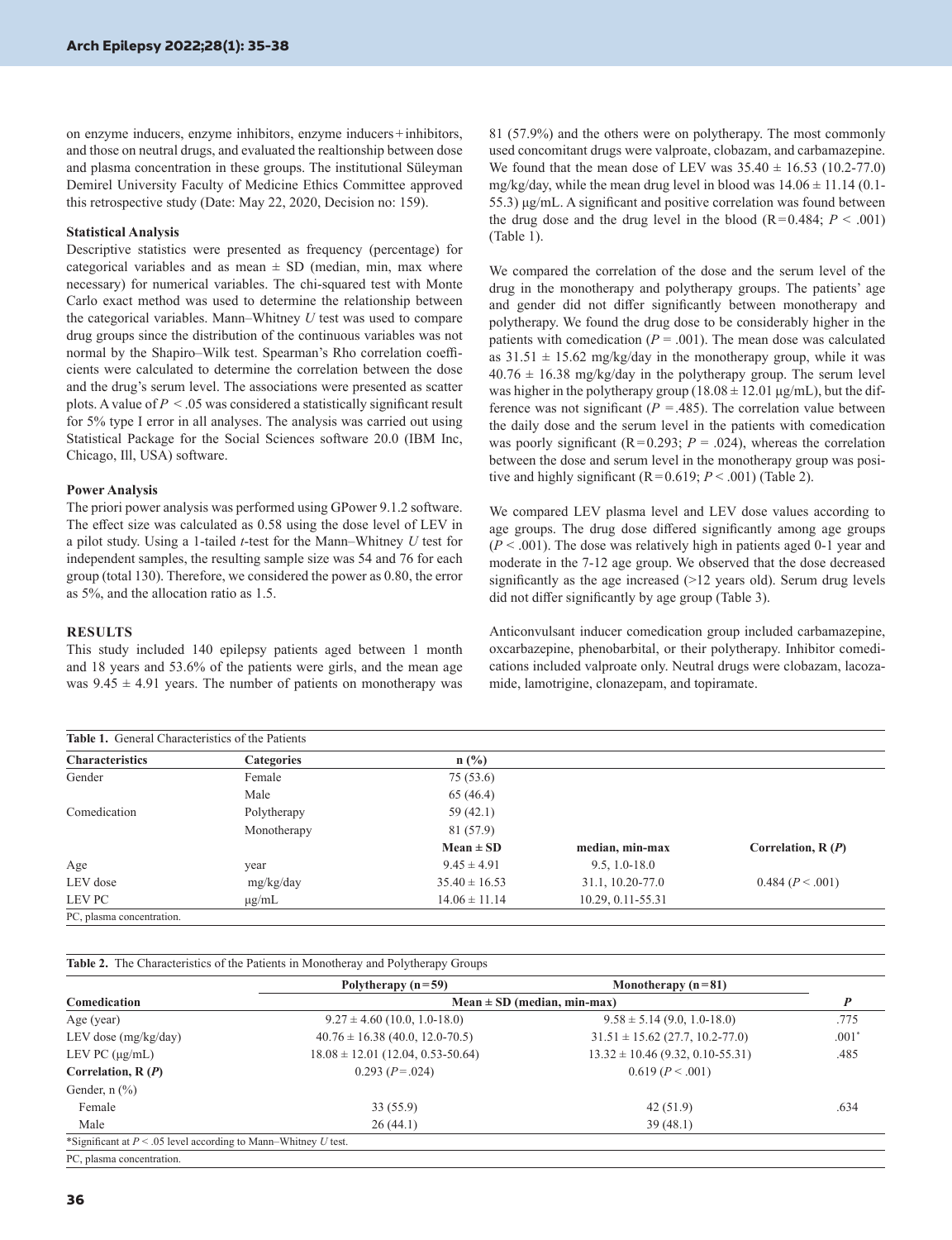<span id="page-2-0"></span>

|        | <b>Table 3.</b> Drug Dose-Drug Plasma Concentration Values According to the Age |  |  |
|--------|---------------------------------------------------------------------------------|--|--|
| Groups |                                                                                 |  |  |

|                                                                         | <b>LEV</b> Dose   | <b>LEV PC</b>     |  |
|-------------------------------------------------------------------------|-------------------|-------------------|--|
| Age, $n$ $\left(\frac{9}{6}\right)$                                     | $Mean \pm SD$     |                   |  |
| 0-1 year <sup>b,c</sup> , 6 (4.3)                                       | $55.82 \pm 14.10$ | $17.35 \pm 10.93$ |  |
| 2-6 years <sup>c</sup> , 44 (31.4)                                      | $32.85 \pm 16.06$ | $11.51 \pm 11.70$ |  |
| 7-12 years <sup>a</sup> , 48 (34.3)                                     | $40.51 \pm 15.16$ | $15.11 \pm 11.10$ |  |
| $>12$ years <sup>a,b</sup> , 42 (30.0)                                  | $29.33 \pm 15.24$ | $15.06 \pm 10.50$ |  |
| $\overline{P}$                                                          | $\leq 0.01$ *     | .053              |  |
| *significant at .05 level according to Kruskal–Wallis test.             |                   |                   |  |
| a, b, cSame superscript letters denote the significant pairwise groups. |                   |                   |  |

PC, plasma concentration.

**Table 4.** Comedication Effect on Drug Dose and Plasma Concentration

|                                       | <b>LEV</b> Dose   | <b>LEV PC</b>     |
|---------------------------------------|-------------------|-------------------|
| <b>Drug Subclasses</b>                | $Mean \pm SD$     |                   |
| Enzyme inducers $(n=14)$              | $33.37 \pm 17.53$ | $12.52 \pm 10.45$ |
| Enzyme inhibitors $(n=29)$            | $33.02 \pm 15.16$ | $14.16 \pm 9.87$  |
| Enzyme inducers + inhibitors $(n=11)$ | $29.39 \pm 14.53$ | $11.46 \pm 9.79$  |
| Neutral $(n=4)$                       | $36.70 \pm 9.97$  | $19.95 \pm 11.86$ |
| Monotherapy $(n=82)$                  | $37.34 \pm 17.29$ | $14.35 \pm 11.89$ |
| $\overline{P}$                        | .561              | .640              |
| PC, plasma concentration.             |                   |                   |

There was no significant difference between the dose  $(P = .561)$  and plasma concentration  $(P = .640)$  in patients on enzyme inducers, enzyme inhibitors, enzyme inducers+inhibitors, and those on neutral drugs (Table 4).

We divided the patients into 3 groups based on the plasma level as <12, 12–46, and >46 μg/mL according to the established reference range. Gender, age, and the presence of concomitant drugs did not differ significantly according to plasma level groups. However, we found that the drug dose was significantly lower in the patient group with plasma levels <12 μg/mL than the other groups (*P* < .001) (Table 5).

No adverse effects were found leading to a change in dose or discontinuation. Only 7% of the patients had adverse effects like irritability and nervousness.

#### **DISCUSSION**

Levetiracetam displays linear elimination kinetics; therefore, dose changes produce predictable changes in serum concentrations, $9-12$  $9-12$  but some studies could not find a correlation between the administered dose and the serum drug level.<sup>11,[13](#page-3-9)</sup>

In our study, different from those reports, we have found a strong correlation between the LEV dose and blood concentrations. However, some variation has been found among patients receiving the exact dosage for

| LEV PC, $n$ $\left(\frac{9}{6}\right)$              | LEV Dose (mean $\pm$ SD)        |               |
|-----------------------------------------------------|---------------------------------|---------------|
| $<$ 12 µg/mL, 79(56.4%)                             | $29.77 \pm 14.26$ <sup>**</sup> | $\leq .001^*$ |
| 12-46 $\mu$ g/mL, 58 (41.4%)                        | $41.88 \pm 16.37$ <sup>+</sup>  |               |
| $>46 \mu g/mL$ , 3 (2.1%)                           | $58.69 \pm 11.94^{\circ}$       |               |
| *Significant at .05 level according to 1-way ANOVA. |                                 |               |

honest significance test with *P*-values < .001 and .004, respectively. PC, plasma concentration.

body weight. May et al<sup>[11](#page-3-8)</sup> explained such variation by the effects of age and comedication.

Pharmacokinetic drug interactions must be carefully considered when multidrug therapies are prescribed. To investigate the comedication effect on LEV, we divided patients into 2 groups: monotherapy and polytherapy groups. We realized that the correlation was positive and highly significant, especially in the monotherapy group. However, the correlation between the daily dose and the serum level in the patients with comedication was poor. This may explain the possibility of alteration in LEV concentration when concomitant antiepileptic medications are used[.14](#page-3-10)

Levetiracetam is not implicated in any drug interactions due to low hepatic metabolism, and previous studies have reported no significant interactions between LEV and other ASDs[.15,](#page-3-11)[16](#page-3-12) While some studies found that drug interactions may still occur, the mechanisms are not well understood. Data suggest that concomitant ASD, especially enzyme-inducing ASD, has a moderate effect on the LEV kinetics by the possible increase of clearance of LEV.<sup>6[,7,](#page-3-13)[11](#page-3-8)[,14,](#page-3-10)[17](#page-3-14)</sup>

Mathew et al<sup>7</sup> found that patients receiving concomitant enzyme-inducing ASD had drug serum concentrations lower than enzyme-inhibiting ASD or no interfering ASDs. Also, Stepanova et al<sup>[8](#page-3-5)</sup> suggested interaction between LEV and concomitant ASDs as patients on polytherapy required a higher dose of LEV to achieve similar blood levels and therefore recommended the use of drug level determination.<sup>8</sup>

In our study, the dose was significantly higher in the polytherapy group, but plasma concentration did not differ sigificantly between the 2 groups. Therefore, the results of our study may indicate a modest effect of comedication on the LEV kinetics, supporting the theory that patients on polytherapy require higher doses of LEV to achieve similar blood levels.

In our study, serum concentration and drug dose of the patients on monotherapy were not significantly different from patients on concomitant enzyme inhibitors, enzyme inducers, and those drugs that do not interfere. These results were in agreement with the observation made by previous studies.<sup>[11](#page-3-8)</sup>

Several age-related physiological changes can potentially affect drug pharmacokinetics and efficacy. According to the age group classification used in our study, serum drug concentration was not different, but the dose was higher in the 0-1 years group and moderate in the 7-12 age group. Pharmacokinetic differences for the drug between age groups have been described. Thus, children aged between 0 and 12 years should receive 30% higher LEV dosages to achieve comparable serum drug concentration.<sup>6,18</sup> May et al<sup>11</sup> found similar results and concluded that LEV dose was significantly dependant on age.

The International League Against Epilepsy (ILAE) committee set the LEV reference range between 12 and 46 μg/mL.<sup>[19](#page-3-16)</sup> A reference serum range of 0.11-55.31 μg/mL was perceived for the LEV daily dosing of 10.20-77.0 mg/kg in our study. The mean drug concentration in our patients was within the reference range established by ILAE, but monitoring of concentrations revealed children with serum concentrations below (56.4%) and above (2.1%) the therapeutic range. All cases in our study had the typical range of drug dose per body weight with no adverse effects found leading to a change in dose or discontinuation of the drug.